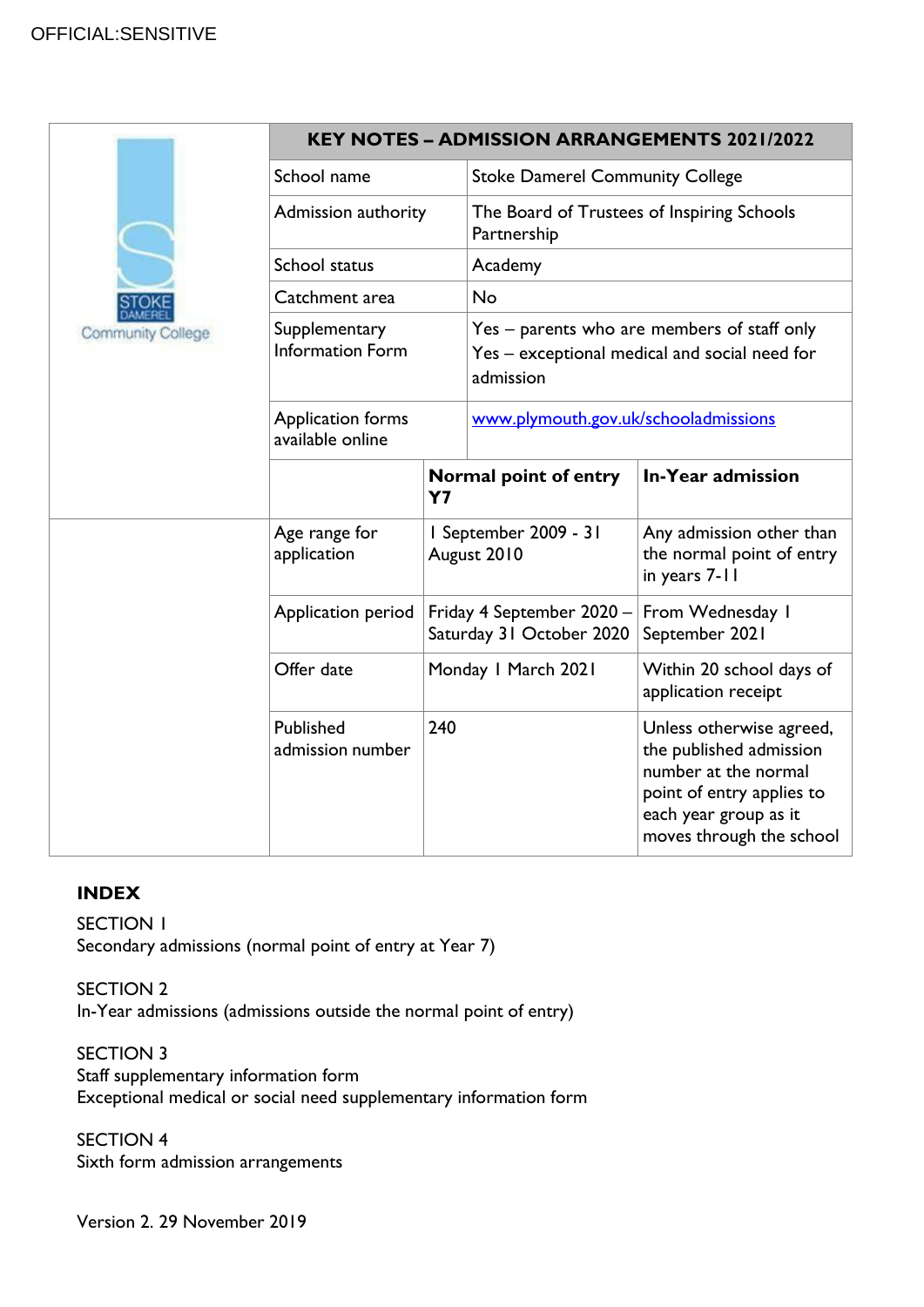The Board of Trustees of Inspiring Schools Partnership is the admission authority for Stoke Damerel Community College. The admission authority will comply with provisions within the School Admissions Code and the School Appeals Code available at [www.gov.uk/government/publications/school-admissions-code--2](http://www.gov.uk/government/publications/school-admissions-code--2)[.](http://www.gov.uk/government/publications/school-admissions-code)

The admission arrangements outlined within this document apply to Stoke Damerel Community College, Plymouth in the 2021/2022 academic year. This policy should be read in conjunction with the Secondary and In-Year Coordinated schemes of admission available at [www.plymouth.gov.uk/schooladmissions.](http://www.plymouth.gov.uk/schooladmissions)

# **SECTION 1**

## **Secondary admissions (normal point of entry at Year 7)**

The admission arrangements outlined within this section apply to children starting in Year 7 for the first time in 2021/2022. The published admission number (PAN) for this year group is 240. The close date for application is 31 October 2020. Allocation results will be notified on 1 March 2021. The school follows Plymouth City Council's coordinated secondary admissions scheme available at [www.plymouth.gov.uk/schooladmissions.](http://www.plymouth.gov.uk/schooladmissions)

All applicants must:

- (i) Complete the Common Application Form available from, and returnable to their home local authority;
- (ii) In addition, applicants applying under criteria 2.2 below must complete the exceptional medical or social grounds supplementary information form and return it direct to the School Admissions Team, Plymouth City Council;
- (iii) In addition, applicants applying under criteria 5 below must complete the staff supplementary information form and return it direct to the School Admissions Team, Plymouth City Council.

# **Oversubscription criteria for Stoke Damerel Community College for secondary normal point of entry**

A child with an Education, Health and Care Plan (EHCP) which names the school will be admitted.

Where there are fewer applicants than the PAN, all children will be admitted unless they can be offered a higher ranked preference. In the event that the School is oversubscribed, the admission authority will apply the following oversubscription criteria in order of priority:

1. **Looked after children and all previously looked after children.** A 'looked after child' is a child who is (a) in the care of a local authority, or (b) being provided with accommodation by a local authority in the exercise of their social services functions (see the definition in Section 22(1) of the Children Act 1989) at the time of making an application to a school. Previously looked after children are children who were looked after, but ceased to be so because they were adopted (or became subject to a child arrangements order or special guardianship order).

This includes children who appear to have been in state care outside of England and ceased to be instate care as a result of being adopted. A child is regarded as having been in state care in a place outside of England if they were accommodated by a public authority, a religious organisation or any other provider of care whose sole purpose is to benefitsociety.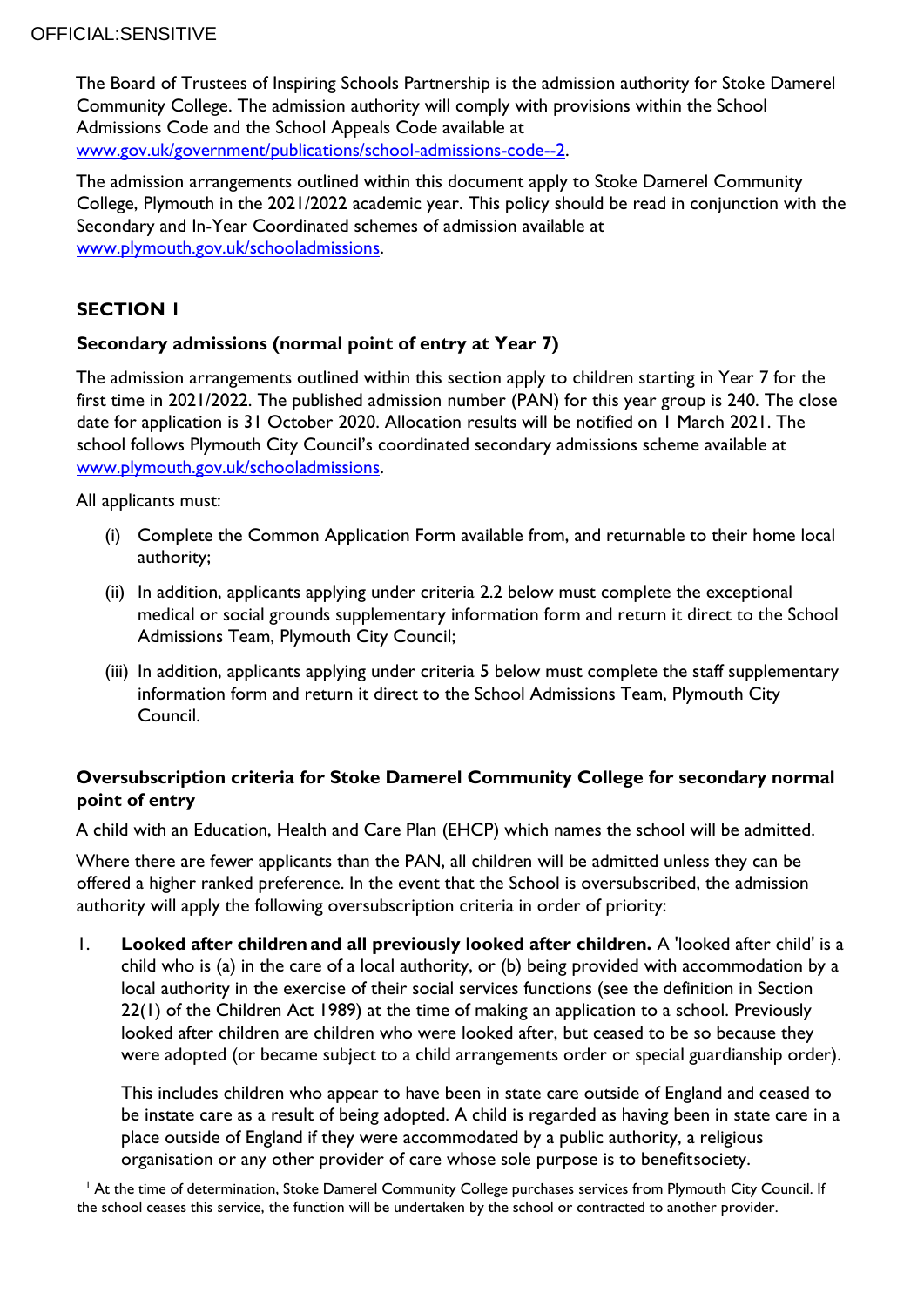# OFFICIAL:SENSITIVE

# 2. **A child with exceptional medical or social need**

Children with an exceptional medical or social need for a place at this school. Applicants will only be considered under this heading if the parent/carer or their representative can demonstrate that only the preferred school can meet the exceptional medical or social needs of the child. The need must be specific to this school: a child may have very challenging circumstances that require additional support but if that support could be provided at another school, there would be no exceptionalneed to attend this school. The exceptional need could be due to the parent/carer's circumstances. Evidence provided can be in the form of a testimony from a medical practitioner, social worker or other professional who can support the application on an 'exceptional' basis. Without satisfactory supporting evidence, we will not prioritise an application as demonstrating exceptional need. It is not expected that a parent/carerwould seek a claim under exceptional medical or social need for a school that is not the first ranked preference school.

Exceptional medical or social need could include, for example:

- a serious medical condition, which can be supported by medical evidence
- a significant caring role for the child which can be supported by evidence from social services;

Exceptional need for admission here will not be accepted on the grounds that:

- a child may be separated from a friendship group;
- **P** parents wish to avoid a child from the current or previous setting;
- **EXECT** transport arrangements would have to be changed;
- the child has a particular interest or ability in a subject or activity.
- 3. **Children with a sibling already attending this school at the time of admission**. Children will be classed as siblings if they live in the same household in a single family unit. This includes for example, full, half, step, or adoptive brothers or sisters;
- 4. **Children attending a feeder primary school**. A feeder primary school is linked to the secondary school. (A list of feeder primary schools is shown below);
- 5. **Children whose parent/carer is a member of staff employed on a permanent contract at this school** for two or more years at the time at which the application for admission to the school is made or where the member of staff is recruited to fill a vacant post for which there is a demonstrable skill shortage evidenced by completion of the staff supplementary information form. (This covers staff working at the school to which the application relates but does not include staff who work on the school site for other employers);
- 6. **Other children** not shown in a higher oversubscription criteria.

## **NOTES:**

**Admission out of the normal age group:** Places will normally be offered in the year group according to the child's date of birth but a parent may submit an application for a year group other than the child's chronological year group. A decision will be made on the basis of the circumstances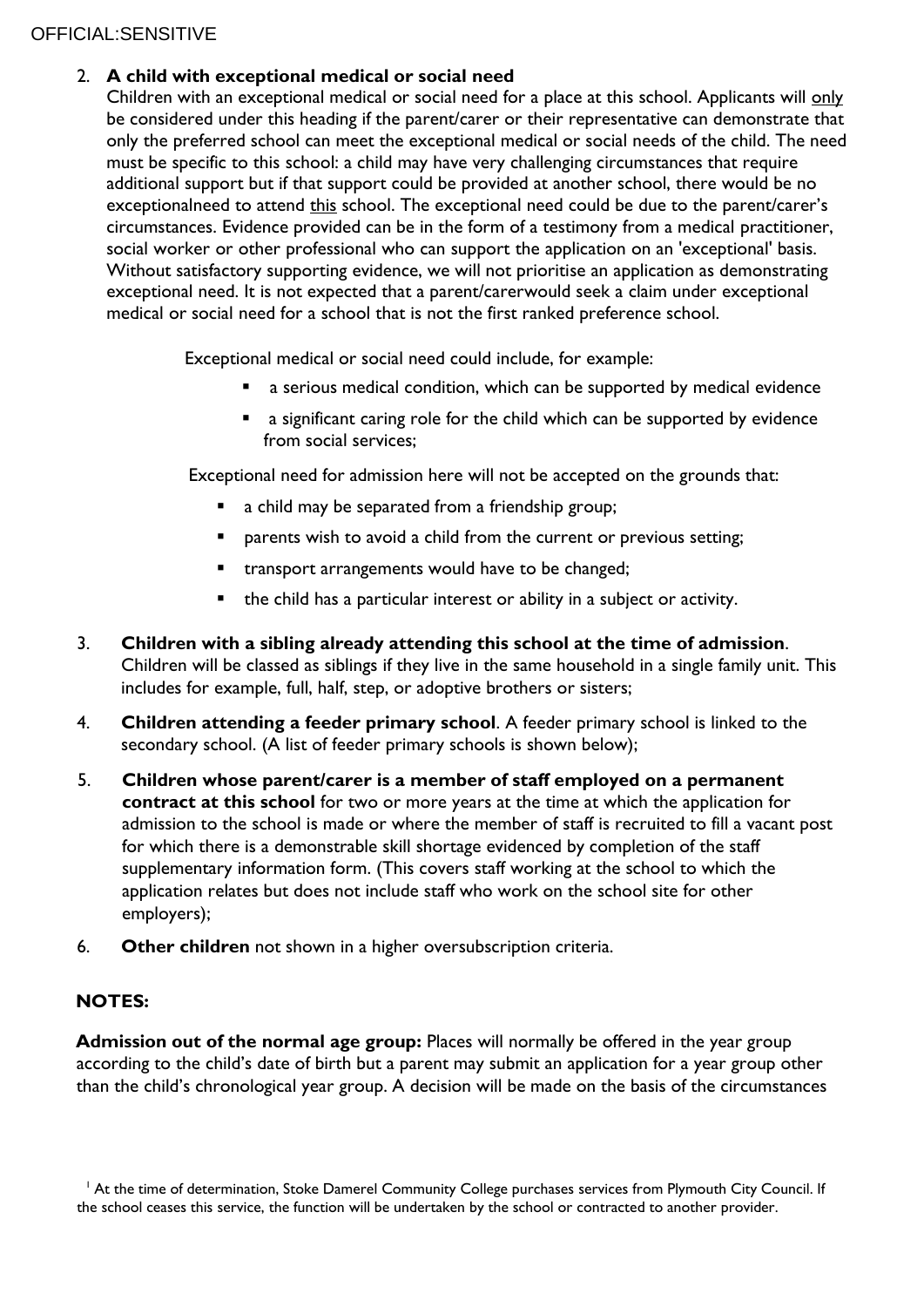of each case and in the best interests of the child concerned. This will include taking account of the parent's views; information about the child's academic, social and emotional development; where relevant, their medical history and the views of a medical professional; whether they have previously been educated out of their normal age group; and whether they may naturally have fallen into a lower age group if it were not for being born prematurely. The admission authority will also take into account the views of the Head Teacher of the school(s) concerned. Parents must not assume that the decision of one school will transfer with the child to a different school as the decision rests with the individual admission authority. Where a place is refused in a different year group but a place is offered in the school, there will be no right of appeal.

**Appeals:** In the event that an applicant is denied a place at the school, the parent/carer will have the right of appeal to an independent appeal panel. Information relating to the appeal process can be obtained from Plymouth City Council's School Admissions Team $^{\rm 1}$ .

**Fraudulent applications/withdrawal of allocated places:** The School Admissions Code allows an offer of a school place to be withdrawn if:

- it has been offered in error or
- a parent has not responded within a reasonable period of time or
- $\blacksquare$  it is established that the offer was obtained through a fraudulent or intentionally misleading application. An example of this would be knowingly using an incorrect home address for a child. In these cases the application would be considered using the information that the local authority believes to be correct, for example using the home address where the local authority considers that the child actually lives.

All suspected fraudulent applications will be investigated and if a case is found, it could lead to criminal prosecution.

**Home address:** Any allegations received by the admission authority of people providing false or accommodation addresses when applying for school places shall be fully investigated and, if found to be true, it could lead to a criminal prosecution and withdrawal of an allocated place. Schools have been advised by Plymouth City Council to ask parents/carers to provide proof of residence (for example utility bills) before admitting a child. Plymouth Local Authority (LA) will also carry out checks as appropriate<sup>1</sup>. A child's home address is defined as the address at which the child is normally resident or, where a child lives at more than one address, the address at which the child lives for the majority of the time. Where the home address is unclear, the Admission Authority will determine the appropriate address taking into account factors such as the address to which the Child Benefit Allowance or Child Tax Credit is payable, registration for medical services etc.

**Multiple births:** Defined as the birth of more than one child from a single pregnancy. We understand that parents/carers would like to keep twins, triplets and other children of multiple birth together. Where the admission criteria is applied and it is not possible to offer places to all children of the same multiple birth family we would work with the family to find the best solution for them and their children. Should it transpire that it is not possible to offer place(s) to all children within that multiple birth, there will be a random ballot as set out in the School Admissions Code. This will be undertaken by an officer of Plymouth City Council<sup>l</sup> by the operation of an electronic random number generator.

**Response:** Parents/carers must respond to an allocation of a school place within two weeks of the date of notification of availability of a school place. Response must be made to Plymouth City Council<sup>1</sup>. In the absence of a response, the offer may be revoked and the place may be reallocated to someone else. Parent/carers declining the offer of a place should notify the educational arrangements they plan to provide for their child.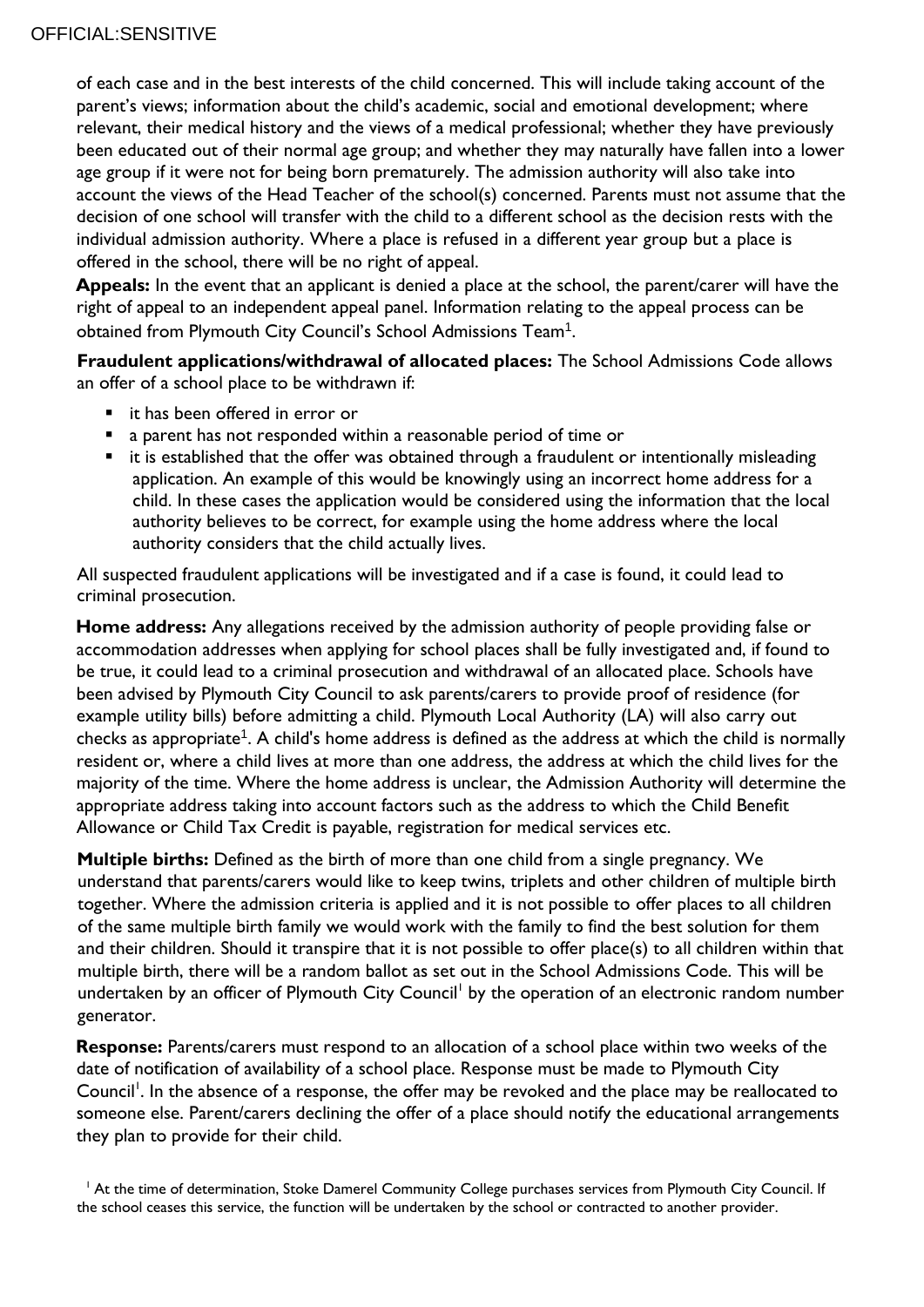**Tie-breaker:** Where we have to choose between two or more children in the same category as each other, then the nearer to the school the child lives - as measured by a straight line on the map using Plymouth City Council's electronic mapping system $^{\mathsf{1}}$  - the higher the priority. Measurement points will be from the spatial locator identified by the National Land and Property Gazetteer. The spatial locator is the address point based on a general internal point. Flats are therefore taken to be the same measurement point regardless of floor of location. If the tie-breaker is not sufficient to distinguish between applicants in a particular category, there will be a random ballot as set out in the School Admissions Code. This will be undertaken by an officer of Plymouth City Council<sup>'</sup> by the operation of an electronic number generator.

Waiting lists: If a place cannot be offered at this school, the child's name will automatically be added to the waiting list as long as the school ranked was higher than the school allocated. Those on a waiting list and late applicants will be treated equally and placed on the same list. Waiting lists will be held in the order of the published admission criteria and will be maintained until the end of the summer holidays 2021 in respect of the normal point of entry. Any vacancies that arise will be allocated to the child at the top of the waiting list.

From 1 September 2021, the in-year admissions scheme applies and the waiting list procedure will change in that parents/carers will be asked to confirm their wish for their child to remain on a waiting list in order that the list can be kept up to date

| <b>Secondary School</b>                | <b>Feeder primary school</b>                          |
|----------------------------------------|-------------------------------------------------------|
| <b>Stoke Damerel Community College</b> | College Road Primary School                           |
|                                        | <b>Drake Primary School</b><br>٠                      |
|                                        | <b>Ford Primary School</b><br>٠                       |
|                                        | <b>High Street Primary Academy</b><br>٠               |
|                                        | Marlborough Primary Academy<br>٠                      |
|                                        | Montpelier Primary School<br>٠                        |
|                                        | Morice Town Primary Academy<br>$\blacksquare$         |
|                                        | Mount Wise Community Primary School<br>٠              |
|                                        | <b>Pilgrim Primary School</b><br>٠                    |
|                                        | St George's CE Primary Academy<br>$\blacksquare$      |
|                                        | <b>Stoke Damerel Primary School</b><br>$\blacksquare$ |
|                                        | <b>Stuart Road Primary School</b>                     |

## **Feeder Schools**

# **SECTION 2**

## **In-Year admissions (admissions outside the normal point of entry)**

The admission arrangements outlined within this section apply to in-year admissions for Stoke Damerel Community College in the 2021/2022 academic year.

An In-Year admission is any entry to school other than at the normal point, for example, transferring school due to a house move or for other personal reason. Requests for admission to Year 7 made after the normal round of admissions – after 31 August 2021 – and requests for places in other year groups should be made direct to Plymouth City Council.

With the exception of a child with an Education, Health and Care Plan (EHCP), all applications will be considered under Plymouth City Council's Fair Access Protocol.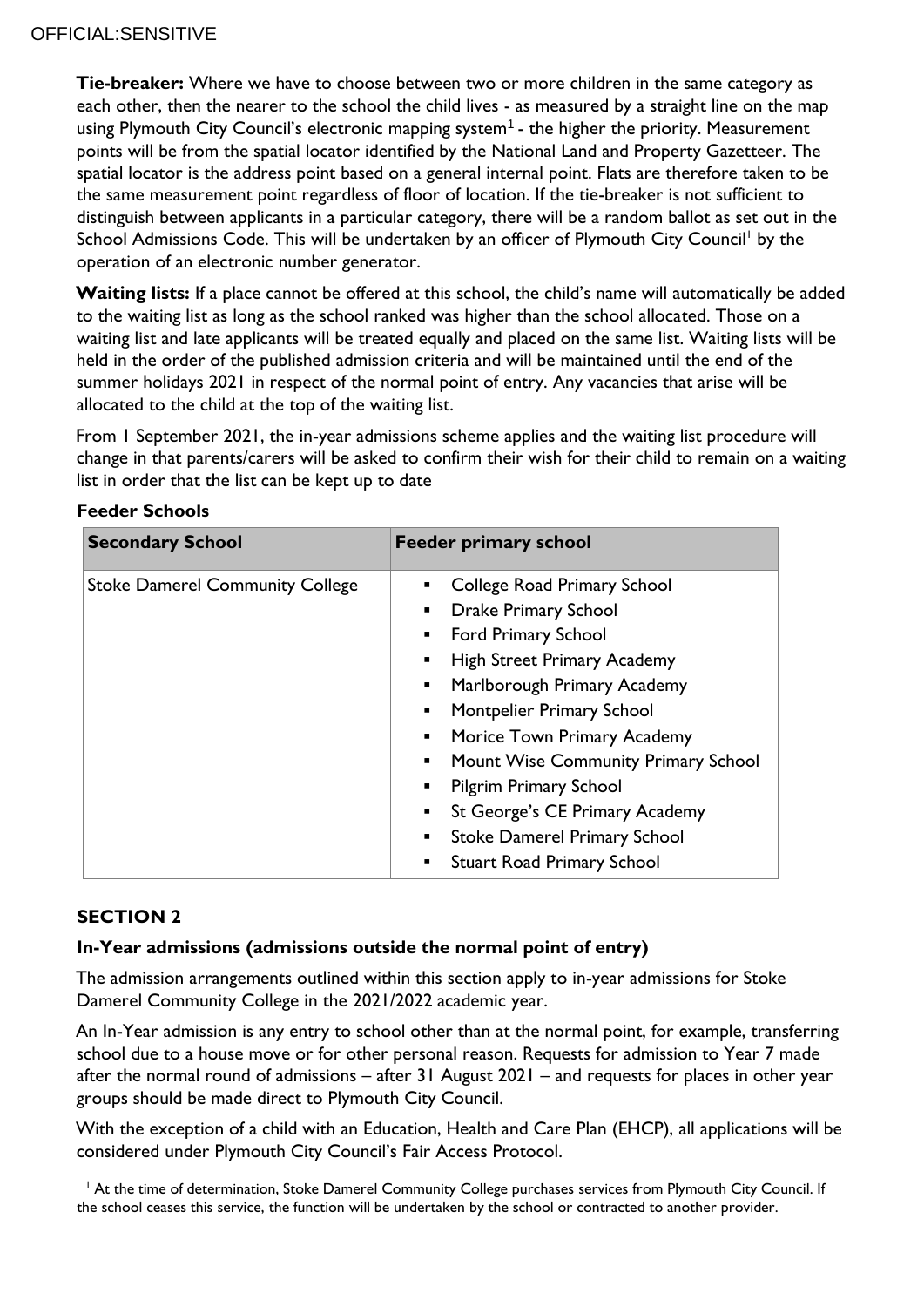Application should be made via Plymouth City Council<sup>l</sup> at <u>www.plymouth.gov.uk/schooladmissions</u>. The admission authority follows Plymouth City Council's local co-ordinated in-year admissions scheme available at [www.plymouth.gov.uk/schooladmissions.](http://www.plymouth.gov.uk/schooladmissions)

All applicants must:

- (i) Complete the Common Application Form available from and returnable to Plymouth City Council<sup>1</sup>;
- (ii) In addition, applicants applying under oversubscription criteria 2.2 must complete the medical and social need supplementary information form and return it direct to the School Admissions Team, Plymouth City Council';
- (iii) In addition, applicants applying under oversubscription criteria 4 must complete the staff supplementary information form and return it direct to the School Admissions Team, Plymouth City Council<sup>1</sup>.

Unless otherwise agreed, the published admission number applies to each year group as it moves through the school. Offers should be made within twenty school days of the application submission date.

# **Oversubscription criteria for Stoke Damerel Community College for secondary in-year admissions**

A child with an Education, Health and Care Plan (EHCP) which names the school will be admitted.

Where there are fewer applicants than the admission number agreed for the year group, all children will be admitted unless they can be offered a higher ranked preference or they are identified as having challenging behaviour as specified in the School Admissions Code. In such as case, the application may be refused and referred for consideration under the Fair Access Protocol. In the event that the School is oversubscribed, the admission authority will apply the following oversubscription criteria in order of priority:

- 1. **Looked after children and all previously looked after children.** A 'looked after child' is a child who is (a) in the care of a local authority, or (b) being provided with accommodation by a local authority in the exercise of their social services functions (see the definition in Section 22(1) of the Children Act 1989) at the time of making an application to a school. Previously looked after children are children who were looked after, but ceased to be so because they were adopted (or became subject to a child arrangements order or special guardianship order).
- 2. **A child with exceptional medical or social need**. This category includes:
	- 2.1 Children who appear to have been in state care outside of England and ceased to be in state care as a result of being adopted. A child is regarded as having been in state care in a place outside of England if they were accommodated by a public authority, a religious organisation or any other provider of care whose sole purpose is to benefit society.
	- 2.2 Other children with an exceptional medical or social need for a place at this school. Applicants will only be considered under this heading if the parent/carer or their representative can demonstrate that only the preferred school can meet the exceptional medical or social needs of the child. The need must be specific to this school: a child may have very challenging circumstances that require additional support but if that support could be provided at another school, there would be no exceptional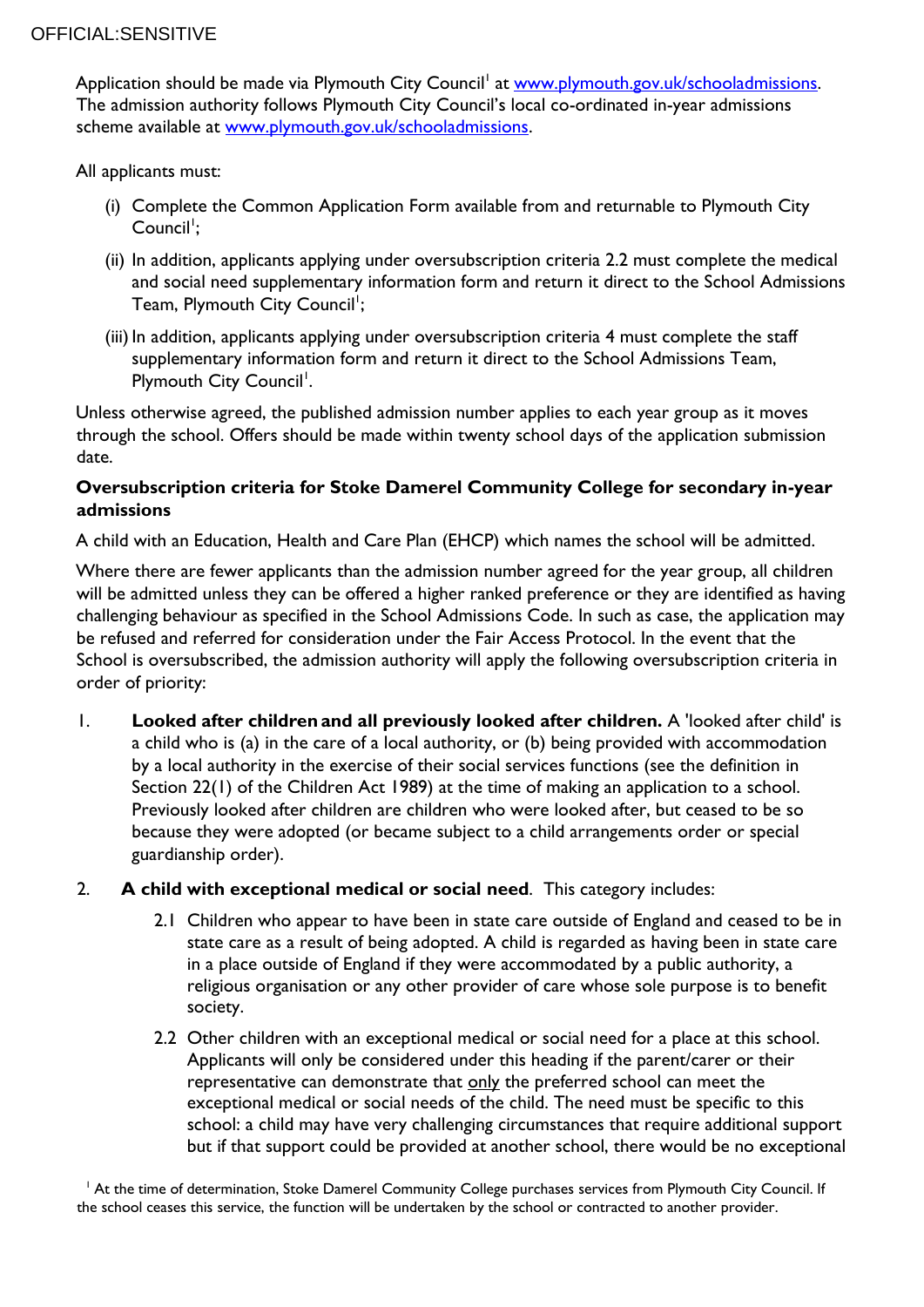need to attend this school. The exceptional need could be due to the parent/carer's circumstances. Evidence provided can be in the form of a testimony from a medical practitioner, social worker or other professional who can support the application on an 'exceptional' basis. Without satisfactory supporting evidence, we will not prioritise an application as demonstrating exceptional need. It is not expected that a parent/carer would seek a claim under exceptional medical or social need for a school that is not the first ranked preference school.

Exceptional medical or social need could include, for example:

- a serious medical condition, which can be supported by medical evidence
- **a** a significant caring role for the child which can be supported by evidence from social services;

Exceptional need for admission here will not be accepted on the grounds that:

- a child may be separated from a friendship group;
- **P** parents wish to avoid a child from the current or previous setting;
- transport arrangements would have to be changed;
- the child has a particular interest or ability in a subject or activity.
- 3. **Children with a sibling already attending this school at the time of admission**. Children will be classed as siblings if they live in the same household in a single family unit. This includes for example, full, half, step, or adoptive brothers or sisters;
	- 4. **Children whose parent/carer is a member of staff employed on a permanent contract at this school** for two or more years at the time at which the application for admission to the school is made or where the member of staff is recruited to fill a vacant post for which there is a demonstrable skill shortage evidenced by completion of the staff supplementary information form. (This covers staff working at the school to which the application relates but does not include staff who work on the school site for other employers);
	- 5. **Other children** not shown in a higher oversubscription criteria.

# **NOTES:**

**Admission out of the normal age group:** Places will normally be offered in the year group according to the child's date of birth but a parent may submit an application for a year group other than the child's chronological year group. A decision will be made on the basis of the circumstances of each case and in the best interests of the child concerned. This will include taking account of the parent's views; information about the child's academic, social and emotional development; where relevant, their medical history and the views of a medical professional; whether they have previously been educated out of their normal age group; and whether they may naturally have fallen into a lower age group if it were not for being born prematurely. The admission authority will also take into account the views of the Head Teacher of the school(s) concerned. Parents must not assume that the decision of one school will transfer with the child to a different school as the decision rests with the individual admission authority. Where a place is refused in a different year group but a place is offered in the school, there will be no right of appeal.

**Appeals:** In the event that an applicant is denied a place at the school, the parent/carer will have the right of appeal to an independent appeal panel. Information relating to the appeal process can be obtained from Plymouth City Council's School Admissions Team<sup>1</sup>.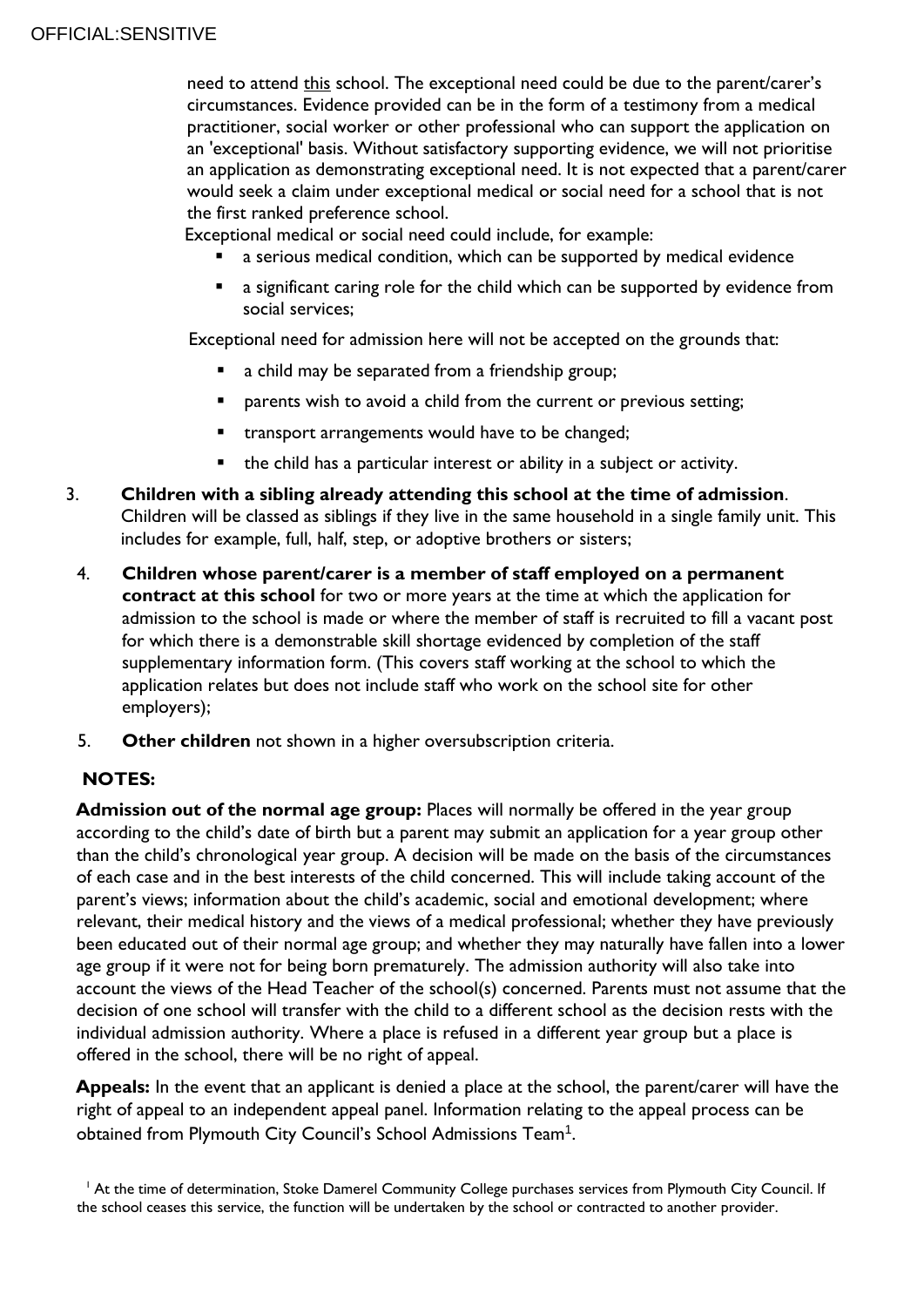**Fraudulent applications/withdrawal of allocated places:** The School Admissions Code allows an offer of a school place to be withdrawn if:

- it has been offered in error or
- a parent has not responded within a reasonable period of time or
- $\blacksquare$  it is established that the offer was obtained through a fraudulent or intentionally misleading application. An example of this would be knowingly using an incorrect home address for a child. In these cases the application would be considered using the information that the local authority believes to be correct, for example using the home address where the local authority considers that the child actually lives.

All suspected fraudulent applications will be investigated and if a case is found, it could lead to criminal prosecution.

**Home address:** Any allegations received by the admission authority of people providing false or accommodation addresses when applying for school places shall be fully investigated and, if found to be true, it could lead to a criminal prosecution and withdrawal of an allocated place. Schools have been advised by Plymouth City Council to ask parents/carers to provide proof of residence (for example utility bills) before admitting a child. Plymouth Local Authority (LA) will also carry out checks as appropriate $^{\rm 1}$ . A child's home address is defined as the address at which the child is normally resident or, where a child lives at more than one address, the address at which the child lives for the majority of the time. Where the home address is unclear, the Admission Authority will determine the appropriate address taking into account factors such as the address to which the Child Benefit Allowance or Child Tax Credit is payable, registration for medical services etc.

**Multiple births:** Defined as the birth of more than one baby from a single pregnancy. We understand that parents/carers would like to keep twins, triplets and other children of multiple birth together. Where the admission criteria is applied and it is not possible to offer places to all children of the same multiple birth family we would work with the family to find the best solution for them and their children. Should it transpire that it is not possible to offer place(s) to all children within that multiple birth, there will be a random ballot as set out in the School Admissions Code. This will be undertaken by an officer of Plymouth City Council<sup>l</sup> by the operation of an electronic random number generator.

**Response:** Parents/carers must respond to an allocation of a school place within two weeks of the date of notification of availability of a school place. Response must be made to Plymouth City Council<sup>1</sup>. In the absence of a response, the offer may be revoked and the place may be reallocated to someone else. Parent/carers declining the offer of a place should notify the educational arrangements they plan to provide for their child.

**Tie-breaker:** Where we have to choose between two or more children in the same category as each other, then the nearer to the school the child lives - as measured by a straight line on the map using Plymouth City Council's electronic mapping system $^{\mathsf{I}}$  - the higher the priority. Measurement points will be from the spatial locator identified by the National Land and Property Gazetteer. The spatial locator is the address point based on a general internal point. Flats are therefore taken to be the same measurement point regardless of floor of location. If the tie-breaker is not sufficient to distinguish between applicants in a particular category, there will be a random ballot as set out in the School Admissions Code. This will be undertaken by an officer of Plymouth City Council<sup>1</sup> by the operation of an electronic random number generator.

Waiting lists: If a place cannot be offered at this school, the child's name will automatically be added to the waiting list as long as the school was ranked higher than the school allocated. Those on a waiting list and late applicants will be treated equally and placed on the same list. Waiting lists will be held in the order of the published admission criteria. Parents/carers will be asked to renew their wish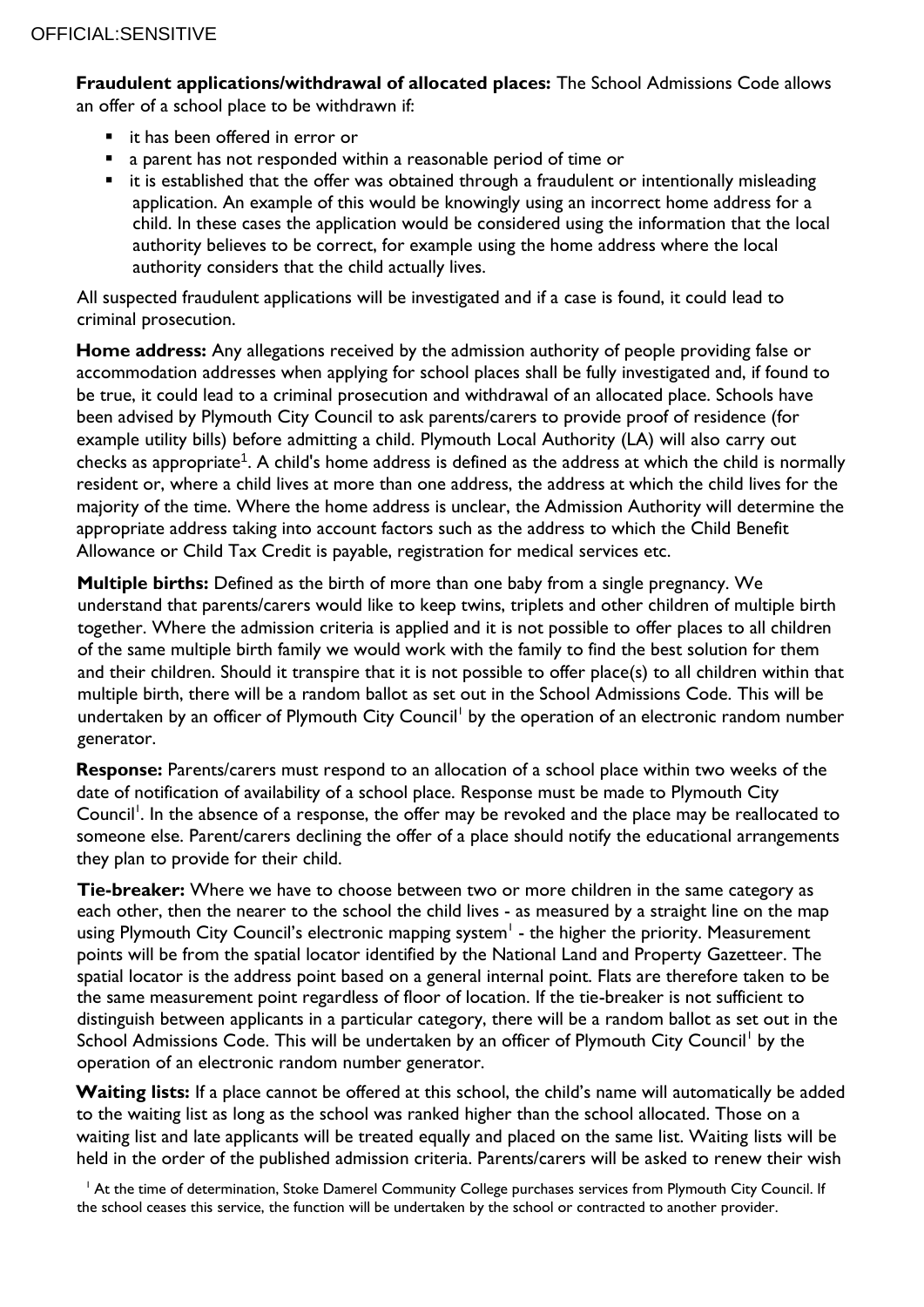for their child to remain on the waiting list. Any vacancies that arise will be allocated to the child at the top of the waiting list.

## **SECTION 3**

# **STAFF SUPPLEMENTARY INFORMATION FORM 2021/2022**

Please note this is a supplementary information form for administration purposes only and is not an application form. It will be used to rank a submitted application according to the published admission criteria.

**Only complete this form if you are:**

- **a) A member of staff employed on a permanent contract by the school (and working at the school applied for) for two or more years at the time at which the application for admission to the school is made;**
- **or**
- **b) A member of staff recruited to fill a vacant post for which there is a**
	- **demonstrable skill shortage.**

If you are applying under a) or b) above, you need to take this form to the school of employment for the school to complete part B. You then need to return the completed form by 31 October 2020 to be included in the normal point of entry allocations made on 1 March 2021. Forms received after this date will still be considered but will not be included within the first allocation round. For an in-year admission to any year group, the form should be submitted with the application form. Return the form to: School Admissions Team, Education, Participation and Skills, Plymouth City Council, Windsor House, Tavistock Road Plymouth, PL6 5UF.

## **Part A - To be completed by the parent/carer**

| Child's full name:                      |  |
|-----------------------------------------|--|
| Date of birth:                          |  |
| Member of staff employed by the school: |  |
| Name of school of employment:           |  |
| Name of parent/carer:                   |  |
| Relationship to child:                  |  |
| Signature:                              |  |
| Date:                                   |  |

#### **Data Protection**

The information collected on this form will be processed and may be stored electronically by the school in compliance with the Data Protection Act. The data may be shared with Plymouth City Council or other agents of the school, but only for administrative or other service provision purposes and with Government Departments where there is a legal requirement to do so. In accordance with the School Admissions Code,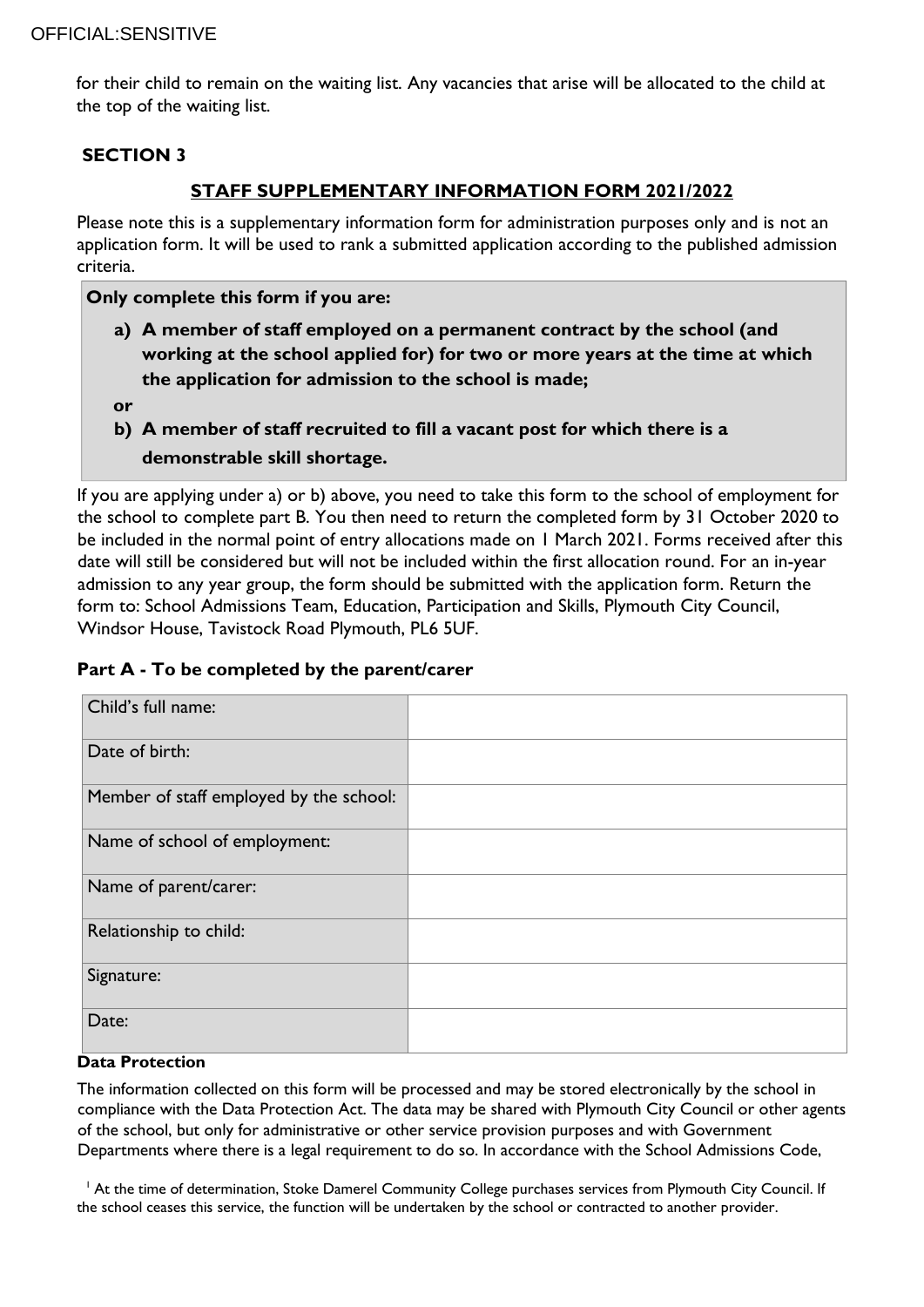should information given be found to be fraudulent then the offer of a school place can be withdrawn. If you would like further information about Data Protection, please contact the school. By signing or submitting this form you acknowledge that you have read, understood and agreed to this data processing.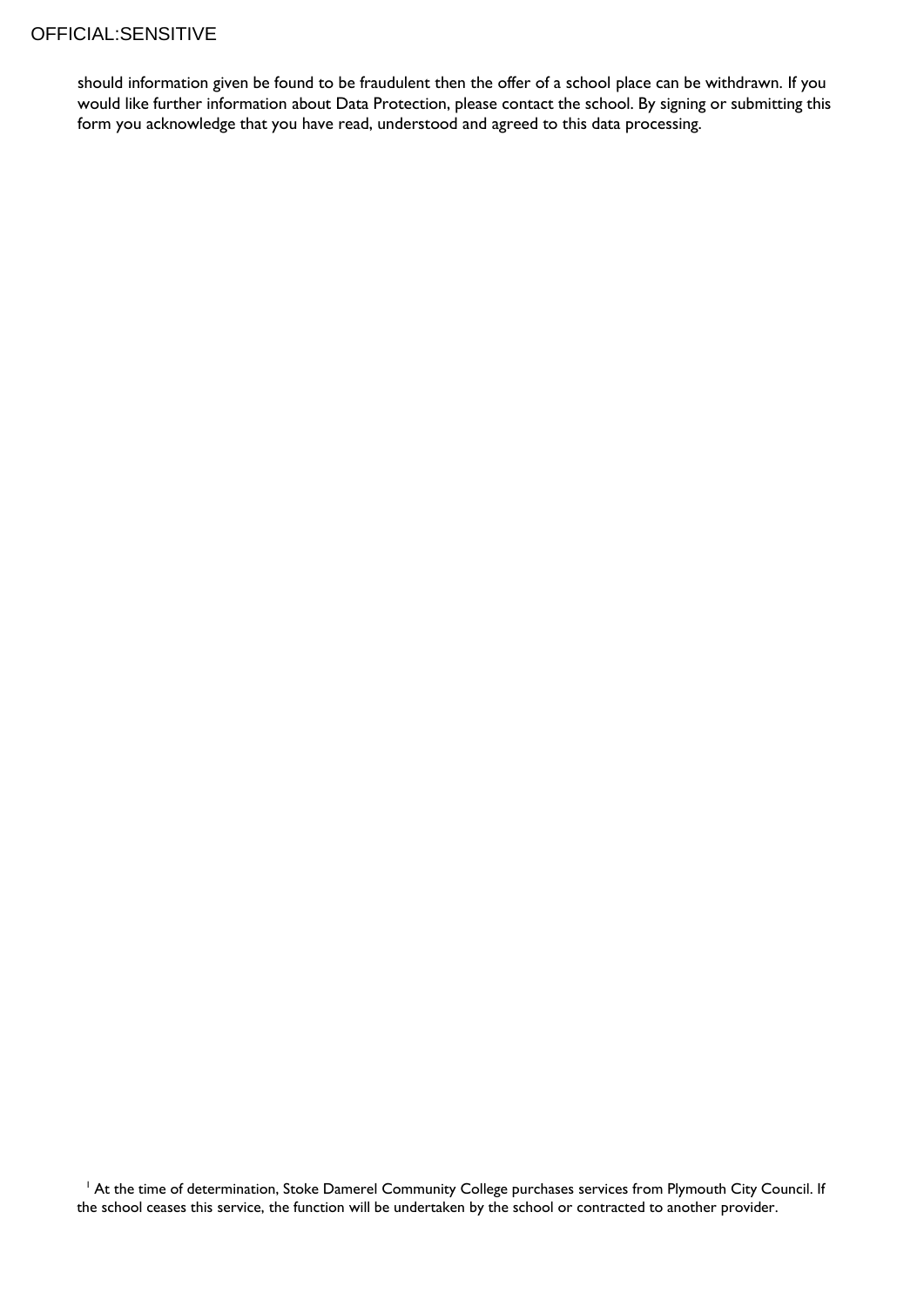# **PART B - To be completed by the school of employment**

| Child's full name:                                                        |                                                                                                                                                                                                                                               |                                                                                                                                |
|---------------------------------------------------------------------------|-----------------------------------------------------------------------------------------------------------------------------------------------------------------------------------------------------------------------------------------------|--------------------------------------------------------------------------------------------------------------------------------|
| Date of birth:                                                            |                                                                                                                                                                                                                                               |                                                                                                                                |
| Name of member of staff employed by<br>the school:                        |                                                                                                                                                                                                                                               |                                                                                                                                |
| The above named member of staff is<br>employed in the following capacity: | A member of staff<br>employed on a permanent<br>contract by the school (and<br>working at the school<br>applied for) for two or<br>more years at the time at<br>which the application for<br>admission to the school is<br>made<br>$\Box$ Yes | A member of staff recruited<br>to fill a vacant post for<br>which there is a<br>demonstrable skill shortage<br>$\sqsupset$ Yes |
| Name of school:                                                           |                                                                                                                                                                                                                                               |                                                                                                                                |
| Name of person completing the form:                                       |                                                                                                                                                                                                                                               |                                                                                                                                |
| Position held in school:                                                  |                                                                                                                                                                                                                                               |                                                                                                                                |
| Signature:                                                                |                                                                                                                                                                                                                                               |                                                                                                                                |
| Date:                                                                     |                                                                                                                                                                                                                                               |                                                                                                                                |
| Telephone number:                                                         |                                                                                                                                                                                                                                               |                                                                                                                                |
| School stamp:                                                             |                                                                                                                                                                                                                                               |                                                                                                                                |

#### **Data Protection**

The information collected on this form will be processed and may be stored electronically by the school in compliance with the Data Protection Act. The data may be shared with Plymouth City Council or other agents of the school, but only for administrative or other service provision purposes and with Government Departments where there is a legal requirement to do so. In accordance with the School Admissions Code, should information given be found to be fraudulent then the offer of a school place can be withdrawn. If you would like further information about Data Protection, please contact the school. By signing or submitting this form you acknowledge that you have read, understood and agreed to this data processing.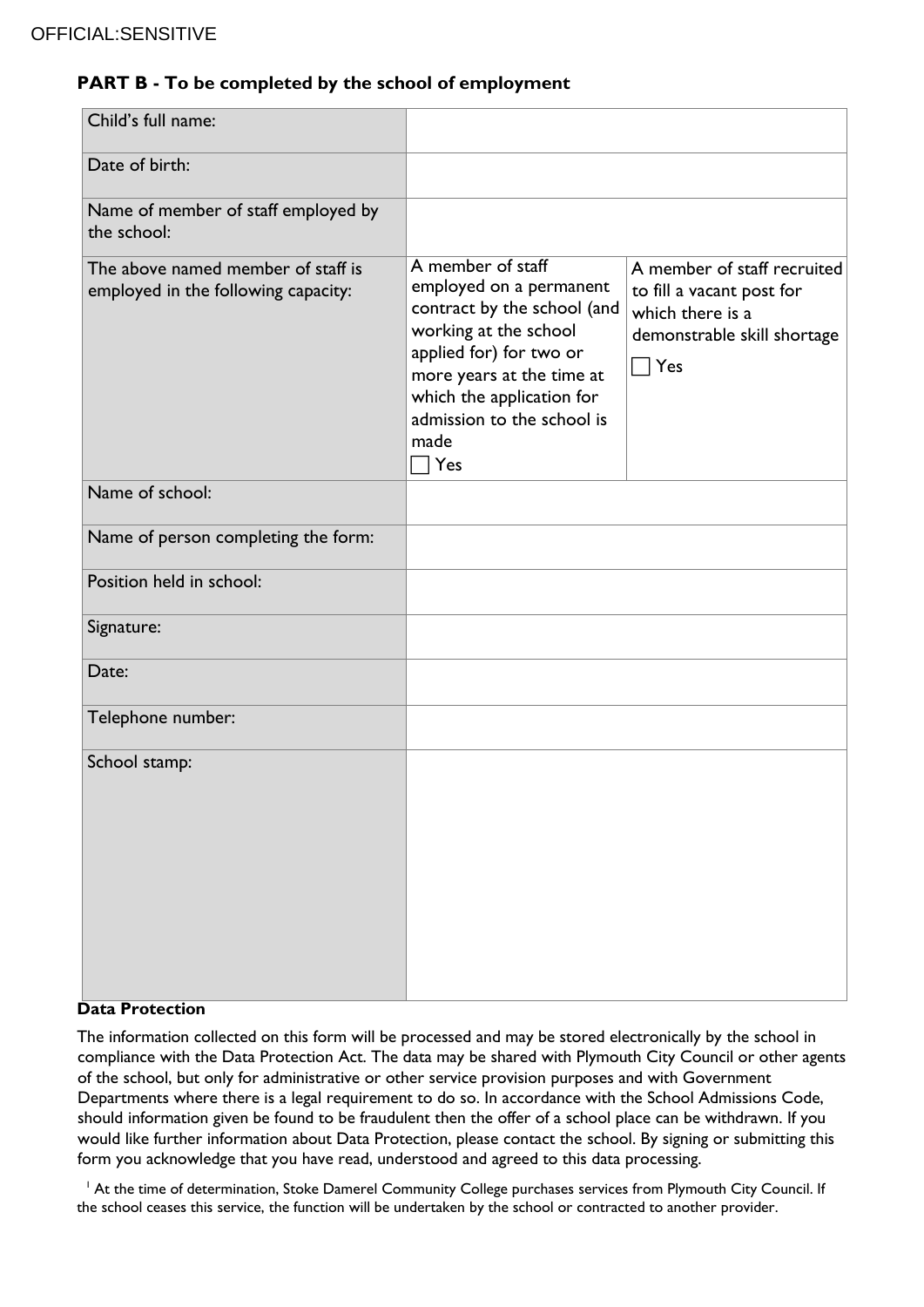# **EXCEPTIONAL MEDICAL OR SOCIAL NEED FOR ADMISSION SUPPLEMENTARY INFORMATION FORM 2021/2022**

Please note this is a supplementary information form for administration purposes only and is not an application form. It will be used to rank a submitted application according to the published admission criteria.

## **Only complete this form if you are seeking admission priority on the grounds of exceptional need.**

If you wish us to consider whether your child has exceptional medical or social need to attend this school (criteria 2.2) you must submit independent professional evidence which explains clearly why it is essential to attend this school and no other school. Please make sure that you have read the description of exceptional medical or social need in the admission policy for the school.

You will need to return the completed form and evidence by 31 October 2020 to be included in the secondary normal point of entry allocations made on 1 March 2021. Forms received after this date will still be considered but will not be included within the first allocation round. For an in-year admission to any year group, or a sixth form application, the form and evidence should be submitted with the application form.

Return the form to: School Admissions Team, Education, Participation and Skills, Plymouth City Council, Windsor House, Tavistock Road Plymouth, PL6 5UF. For sixth form admissions, return this form direct to the school with your application.

| art A - To be completed by the parent/carer'                                                          |  |  |  |
|-------------------------------------------------------------------------------------------------------|--|--|--|
| Child's full name:                                                                                    |  |  |  |
| Date of birth:                                                                                        |  |  |  |
| School applied for:                                                                                   |  |  |  |
| Nature of the supporting evidence that<br>you are submitting, provided by a<br>relevant professional: |  |  |  |

# **Part A - To be completed by the parent/carer**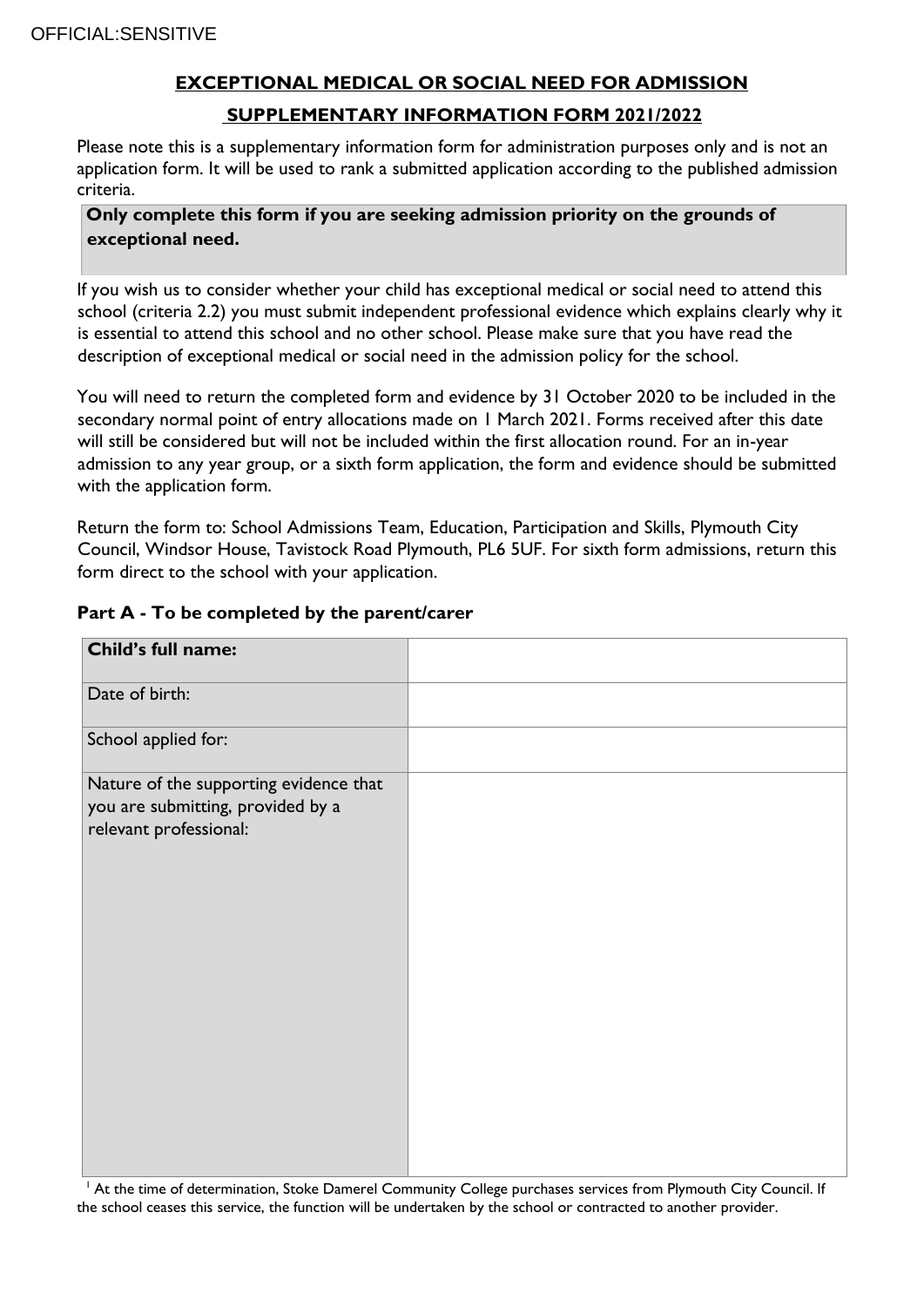| Evidence is attached:                                                                 | Yes<br>No |
|---------------------------------------------------------------------------------------|-----------|
| Name(s) and organisations of the<br>professional(s) providing supporting<br>evidence: |           |
| Name of parent/carer:                                                                 |           |
| Relationship to child:                                                                |           |
| Signature:                                                                            |           |
| Date:                                                                                 |           |

### **Data Protection**

The information collected on this form will be processed and may be stored electronically by the school in compliance with the Data Protection Act. The data may be shared with Plymouth City Council or other agents of the school, but only for administrative or other service provision purposes and with Government Departments where there is a legal requirement to do so. In accordance with the School Admissions Code, should information given be found to be fraudulent then the offer of a school place can be withdrawn. If you would like further information about Data Protection, please contact the school. By signing or submitting this form you acknowledge that you have read, understood and agreed to this data processing.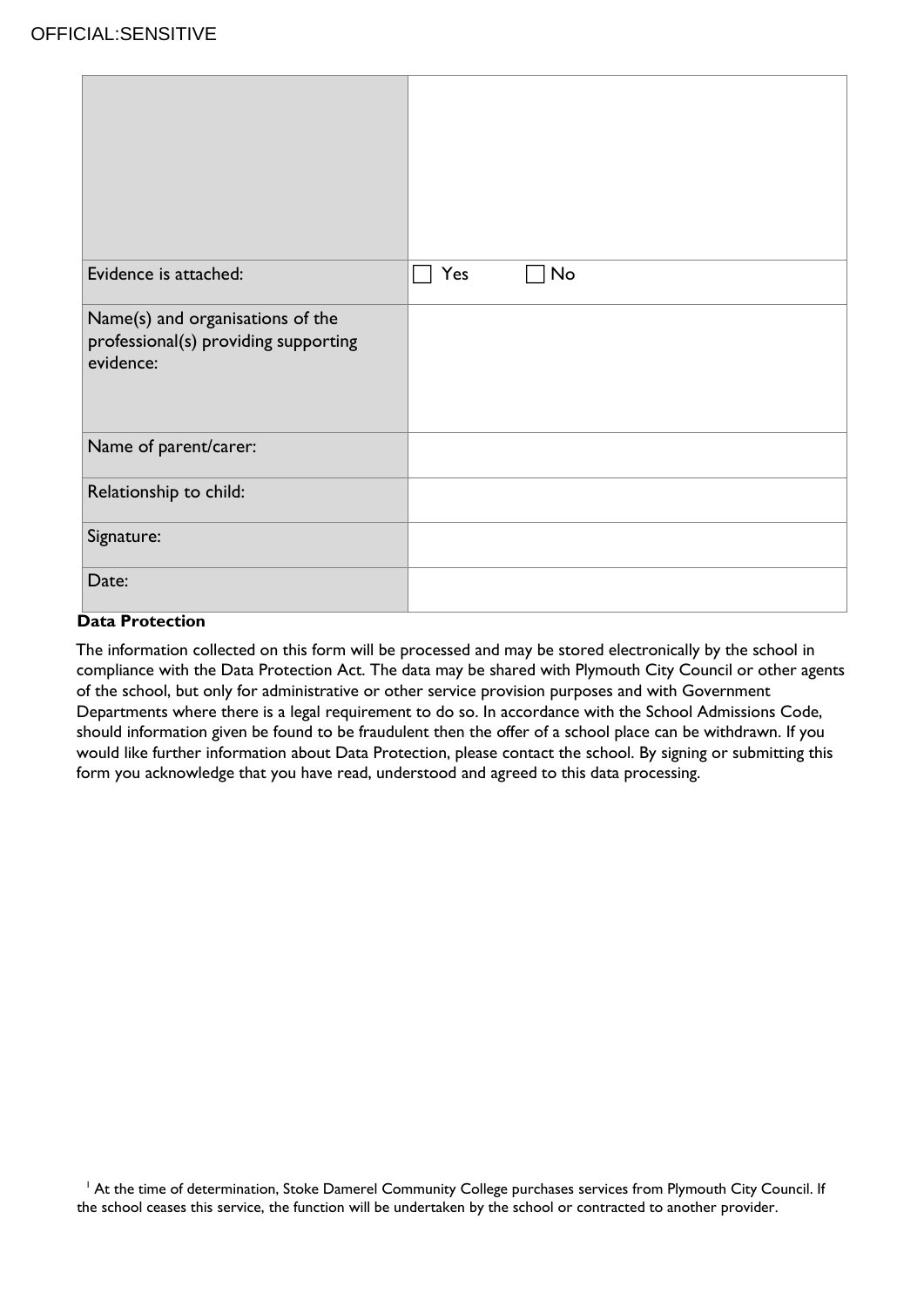# **SECTION 4**

#### **Sixth form admissions**

The admission arrangements outlined within this document apply to admissions to Stoke Damerel Community College sixth form in the 2021/2022 academic year. The arrangements apply to children transferring from Year 11 in a secondary school to Year 12 in a secondary school.

Where a school operates a sixth form, students are normally accepted from other school bases as long as the school has capacity and the applicant meets the relevant admission criteria. Each school will have a different application timetable and number of places to offer. Applications should be made direct to the school.

The number of students who have applied for each course will need to be taken into account, meaning that extra students can sometimes be accommodated over the admission number if the student's chosen course is not full.

The admission arrangements apply equally to those seeking admission from Year 11 within the school to those seeking transfer from other schools. All those seeking admission to Year 12 must achieve the necessary grades for access onto the courses they have chosen.

A child with an Education, Health and Care Plan (EHCP) which names the applicant's preferred school will be admitted to that school subject to achieving the necessary grades for access onto the courses they have chosen.

Any student refused the offer of a place in Year 12 has the right of appeal to an independent appeals panel.

Where the number of eligible external applicants for a course of study exceeds the places available then admission will be determined in accordance with the following priority of admission criteria:

- 1. **Looked after children and all previously looked after children.** A 'looked after child' is a child who is (a) in the care of a local authority, or (b) being provided with accommodation by a local authority in the exercise of their social services functions (see the definition in Section 22(1) of the Children Act 1989) at the time of making an application to a school. Previously looked after children are children who were looked after, but ceased to be so because they were adopted (or became subject to a child arrangements order or special guardianship order).
- 2. **A child with exceptional medical or social need**. This category includes:
	- 2.1 Children who appear to have been in state care outside of England and ceased to be in state care as a result of being adopted. A child is regarded as having been in state care in a place outside of England if they were accommodated by a public authority, a religious organisation or any other provider of care whose sole purpose is to benefit society.
	- 2.2 Other children with an exceptional medical or social need for a place at this school. Applicants will only be considered under this heading if the parent/carer or their representative can demonstrate that only the preferred school can meet the exceptional medical or social needs of the child. The need must be specific to this school: a child may have very challenging circumstances that require additional support but if that support could be provided at another school, there would be no exceptional need to attend this school. The exceptional need could be due to the parent/carer's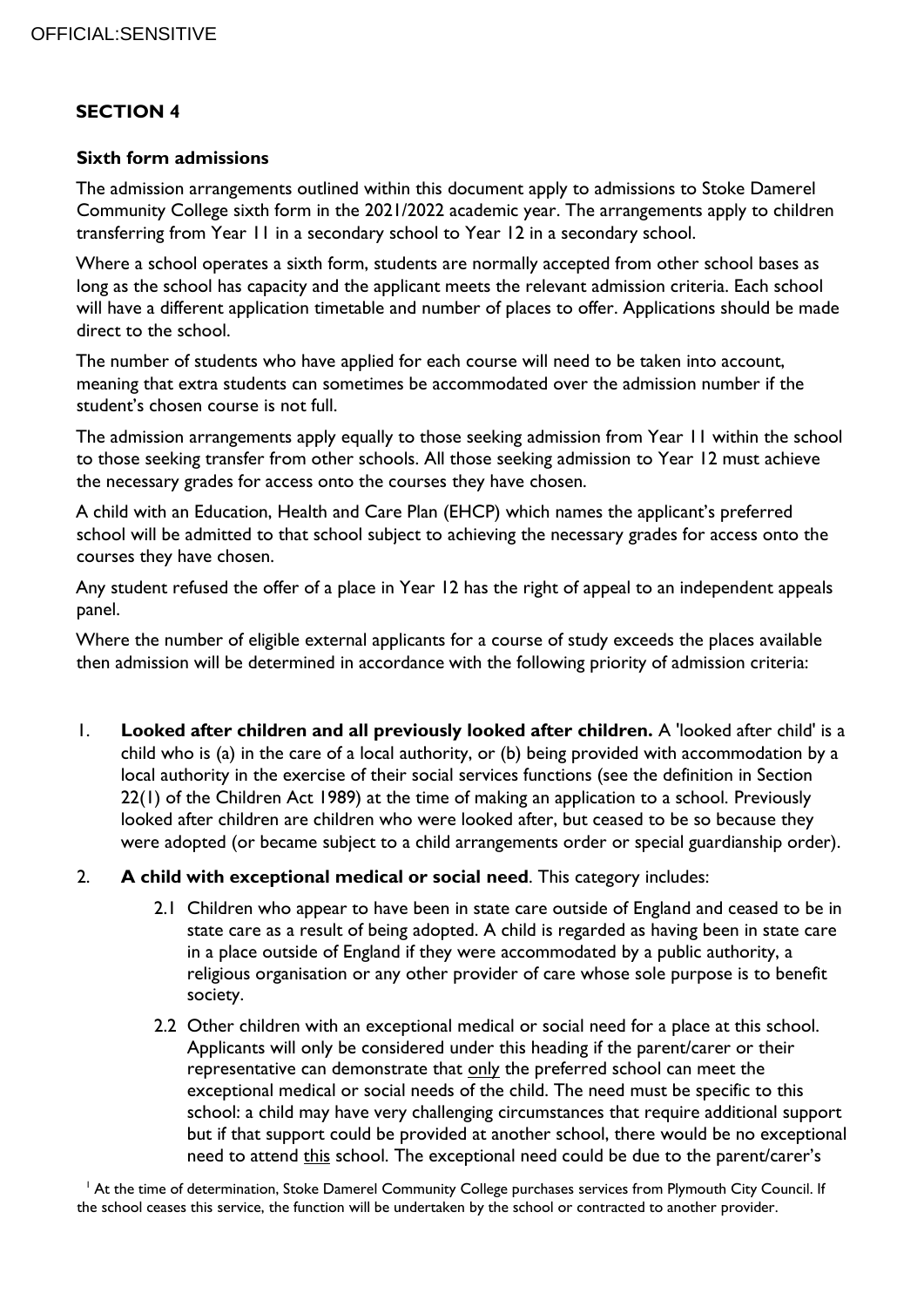circumstances. Evidence provided can be in the form of a testimony from a medical practitioner, social worker or other professional who can support the application on an 'exceptional' basis. Without satisfactory supporting evidence, we will not prioritise an application as demonstrating exceptional need. It is not expected that a parent/carer would seek a claim under exceptional medical or social need for a school that is not the first ranked preference school.

Exceptional medical or social need could include, for example:

- a serious medical condition, which can be supported by medical evidence
- a significant caring role for the child which can be supported by evidence from social services;

Exceptional need for admission here will not be accepted on the grounds that:

- a child may be separated from a friendship group;
- **P** parents wish to avoid a child from the current or previous setting;
- **\*** transport arrangements would have to be changed;
- the child has a particular interest or ability in a subject or activity.
- 3. **Children with a sibling already attending this school at the time of admission**. Children will be classed as siblings if they live in the same household in a single family unit. This includes for example, full, half, step, or adoptive brothers or sisters;
- 4. **Other children** not shown in a higher oversubscription criteria.

# **NOTES:**

**Appeals:** In the event that an applicant is denied a place at the school, the parent/carer will have the right of appeal to an independent appeal panel. Information relating to the appeal process can be obtained from Plymouth City Council's School Admissions Team<sup>1</sup>.

**Fraudulent applications/withdrawal of allocated places:** The School Admissions Code allows an offer of a school place to be withdrawn if:

- it has been offered in error or
- a parent has not responded within a reasonable period of time or
- **E** it is established that the offer was obtained through a fraudulent or intentionally misleading application. An example of this would be knowingly using an incorrect home address for a child. In these cases the application would be considered using the information that the local authority believes to be correct, for example using the home address where the local authority considers that the child actually lives.

All suspected fraudulent applications will be investigated and if a case is found, it could lead to criminal prosecution.

**Home address:** Any allegations received by the admission authority of people providing false or accommodation addresses when applying for school places shall be fully investigated and, if found to be true, allocated places may be withdrawn, as appropriate. Schools have been advised by Plymouth City Council<sup>1</sup> to ask parents/carers to provide proof of residence (for example utility bills) before admitting a child. Plymouth Local Authority' (LA) will also carry out checks as appropriate. A child's home address is defined as the address at which the child is normally resident or, where a child lives at more than one address, the address at which the child lives for the majority of the time. Where the home address is unclear, the Admission Authority will determine the appropriate address taking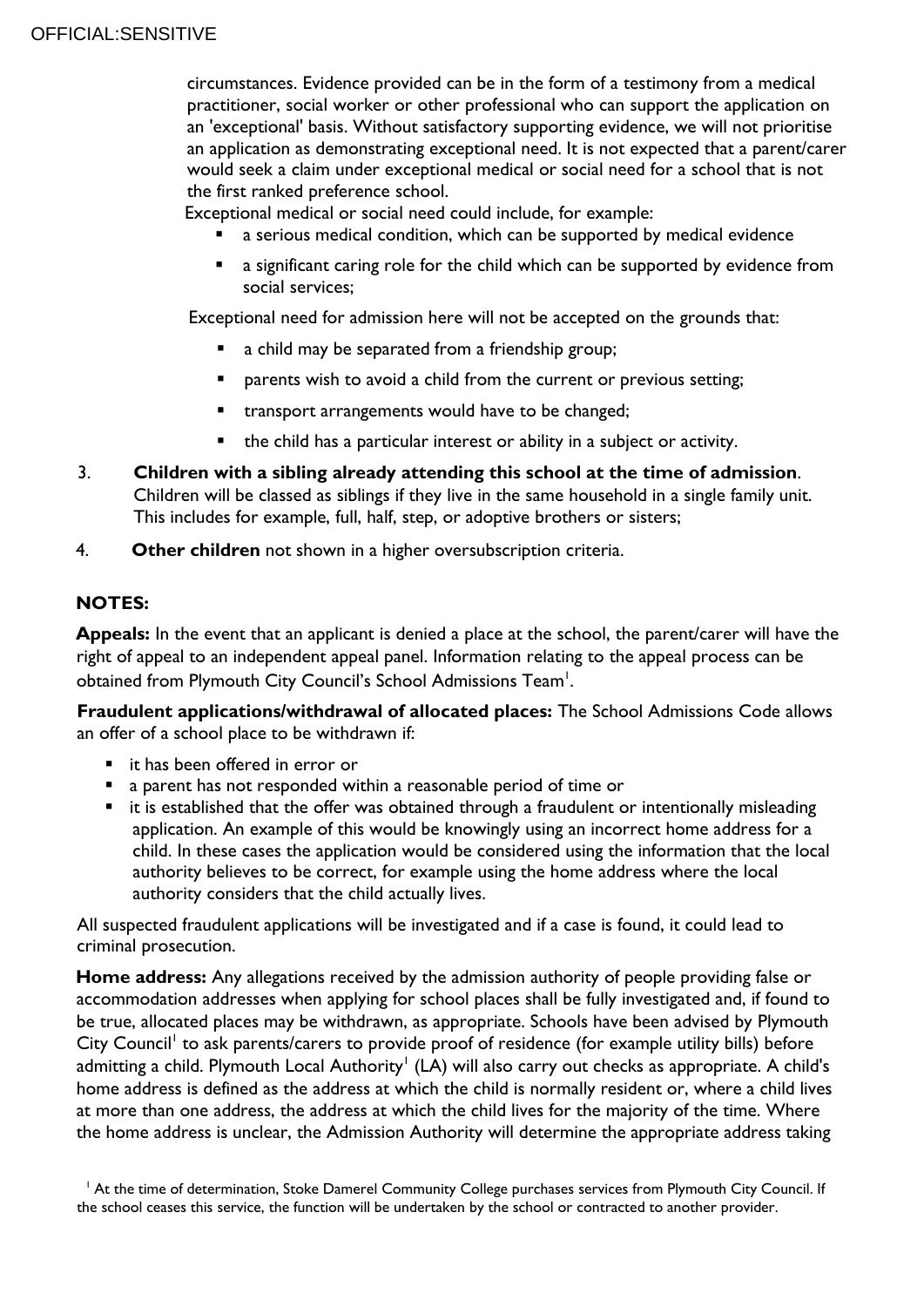into account factors such as the address to which the Child Benefit Allowance or Child Tax Credit is payable, registration for medical services etc.

**Multiple births:** Defined as the birth of more than one baby from a single pregnancy. We understand that parents/carers would like to keep twins, triplets and other children of multiple birth together. Where the admission criteria is applied and it is not possible to offer places to all children of the same multiple birth family we would work with the family to find the best solution for them and their children. Should it transpire that it is not possible to offer place(s) to all children within that multiple birth, there will be a random ballot as set out in the School Admissions Code. This will be undertaken by the Chair of Governors in the presence of the Head Teacher by the operation of an electronic random number generator.

**Tie-breaker**: Where we have to choose between two or more children in the same category as each other, then the nearer to the school the child lives - as measured by a straight line on the map using Plymouth City Council's $^{\rm l}$  electronic mapping system - the higher the priority. Measurement points will be from the spatial locator identified by the National Land and Property Gazetteer. The spatial locator is the address point based on a general internal point. Flats are therefore taken to be the same measurement point regardless of floor of location. If the tie-breaker is not sufficient to distinguish between applicants in a particular category, there will be a random ballot as set out in the School Admissions Code. This will be undertaken by the Chair of Governors in the presence of the Head Teacher by the operation of an electronic random number generator.

| <b>School name</b>                           | Year 12 PAN<br>(excluding<br>those<br>transferring<br>from the<br>schools own<br>Year $  \cdot  $ . | <b>Total</b><br>capacity<br>including<br>internal and<br>external<br>applicants | <b>Application</b><br>date | <b>Normal</b><br>notification<br>date | Late<br>applications<br>accepted until |
|----------------------------------------------|-----------------------------------------------------------------------------------------------------|---------------------------------------------------------------------------------|----------------------------|---------------------------------------|----------------------------------------|
| <b>Stoke Damerel</b><br>Community<br>College | 60                                                                                                  | 240                                                                             | 25 June 2021 9 July 2021   |                                       | 24 September<br>2021                   |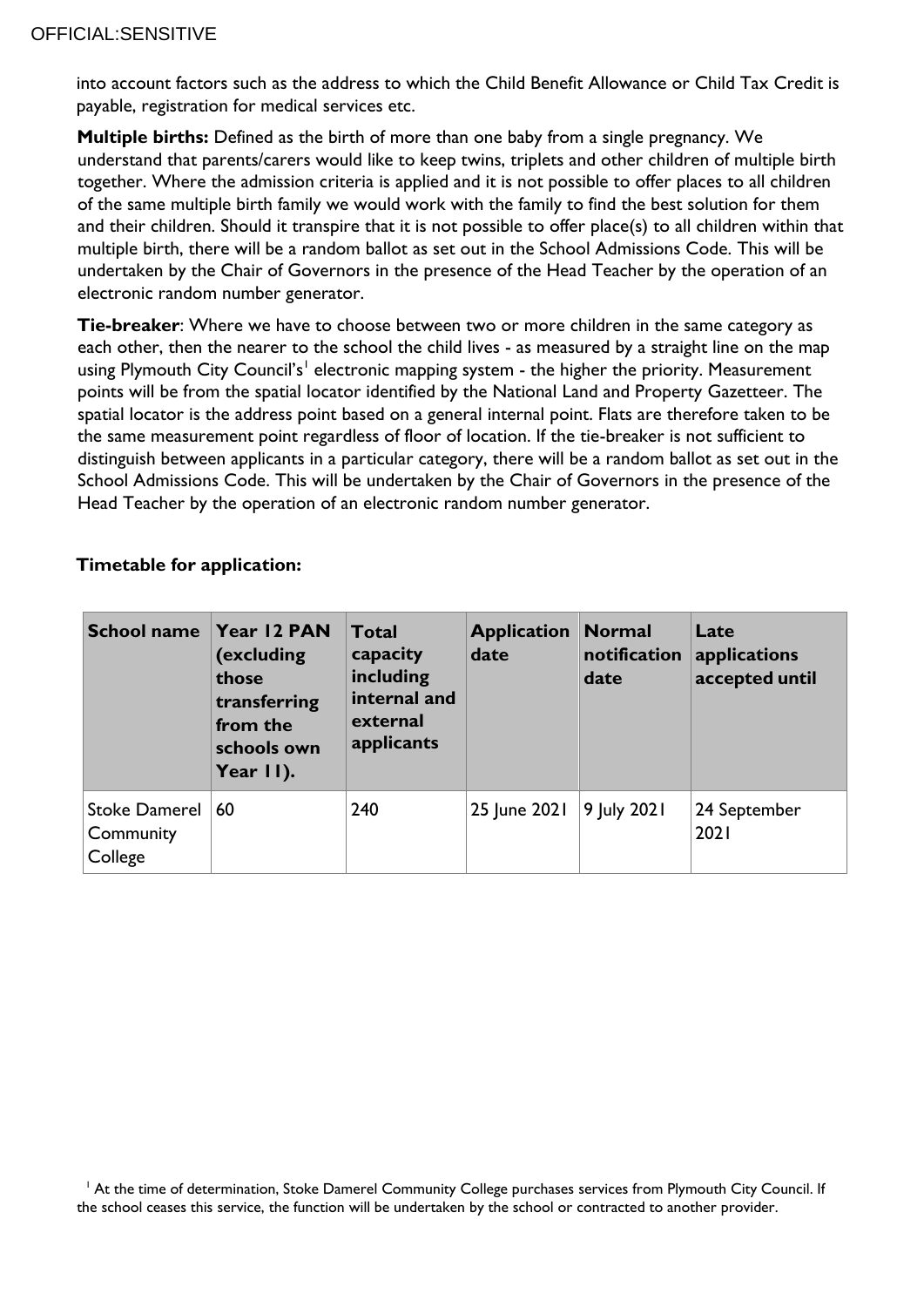# **CONTACTS AND FURTHER INFORMATION**

## **Inspiring Schools Partnership**

Stoke Damerel Community College Somerset Place Stoke Plymouth Devon PL3 4BD

#### **School**

Stoke Damerel Community College Somerset Place Stoke Plymouth Devon PL3 4BD Telephone: 01752 556065 [info@sdcc.net](mailto:info@sdcc.net) [www.sdcc.net](http://www.sdcc.net/)

## **Plymouth School Admissions Team**

Year 7 intake at the normal point of entry: 01752 307469 In-Year admissions: Telephone Secondary 01752 307467 The website at [www.plymouth.gov.uk/schooladmissions](http://www.plymouth.gov.uk/schooladmissions) has information about applying for a place at the school, school appeals, and the coordinated schemes of admission.

## **School Appeals**

Telephone 01752 398164 [schoolappeals@plymouth.gov.uk](mailto:schoolappeals@plymouth.gov.uk)

## **Inclusion, Attendance and Welfare Service**

Telephone 01752 307405 [www.plymouth.gov.uk/schoolsandeducation/attendancebehaviourandwelfare](http://www.plymouth.gov.uk/schoolsandeducation/attendancebehaviourandwelfare)

## **The Department for Education Schools (DFE)**

Telephone: 0370 000 2288 [www.education.gov.uk](http://www.education.gov.uk/)

## **Office of the Schools Adjudicator**

[www.education.gov.uk/schoolsadjudicator](http://www.education.gov.uk/schoolsadjudicator)